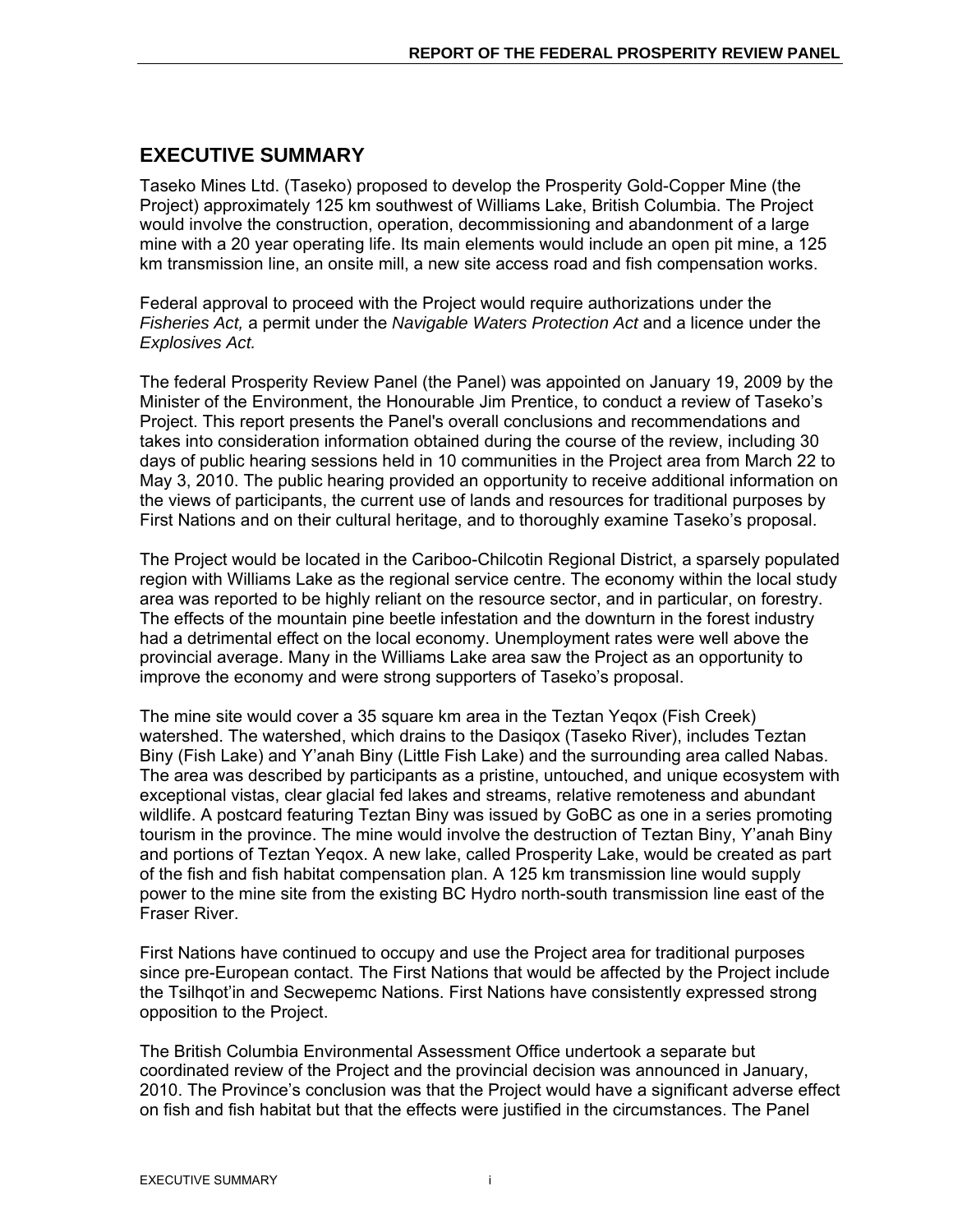has made a number of observations related to the challenges resulting from the application of separate environmental assessment processes. In particular, the Panel notes that the Province was not able to consider the final comments from federal departments nor was it able to take advantage of information received during the public hearing from First Nations on the current use of lands and resources for traditional purposes and effects on cultural heritage. The Panel notes that the public hearing was instrumental in gathering information from First Nations on these matters.

The Terms of Reference issued by the Minister of the Environment require the Panel to conduct an assessment of the environmental effects of the Project which includes the effects on the current use of lands and resources for traditional purposes and cultural heritage. The Panel was also instructed to fully consider and include in its report information on how the Project might affect potential and established Aboriginal rights or title. The Panel interprets its mandate to mean that Aboriginal rights and title should be assessed in the same way as environmental effects. However, the Panel does not have a mandate to make any determination as to the validity of the rights or title claims asserted by First Nations or the strength of those claims.

**The Panel concludes that the Project would result in significant adverse environmental effects on fish and fish habitat, on navigation, on the current use of lands and resources for traditional purposes by First Nations and on cultural heritage, and on certain potential or established Aboriginal rights or title. The Panel also concludes that the Project, in combination with past, present and reasonably foreseeable future projects would result in a significant adverse cumulative effect on grizzly bears in the South Chilcotin region and on fish and fish habitat**.

The reasons for these conclusions are summarized as follows:

## **Fish and Fish Habitat**

The Project would result in the destruction of approximately 90,000 rainbow trout in Teztan Biny (Fish Lake) and Y'anah Biny (Little Fish Lake). For First Nations, lake trout are an important and well established food source when salmon populations are low. Teztan Biny is also a fishing lake valued by recreational fishers.

The fish and fish habitat compensation plan would result in the creation of a new replacement lake called Prosperity Lake. Although it would be designed to support approximately 20,000 larger rainbow trout, it would neither meet Fisheries and Oceans Canada No Net Loss policy nor provide assurance to First Nations that the fish would be safe for consumption. Also, the success of re-creating a lake with adjacent spawning and rearing channels is questionable as no information was presented regarding the successful replacement of an entire lake and stream system as a self-sustaining ecosystem. It is unlikely that the plan would meet the requirements for the establishment of a self-sustaining rainbow trout population, or a replacement First Nation food fishery. Perpetual maintenance of spawning channels and ongoing lake stocking by governments would likely be required to achieve the proposed provincial fisheries objectives. The Panel finds that the fish and fish habitat compensation plan would not mitigate the effects of the loss of the fishery in the Teztan Yeqox (Fish Creek) watershed. The Panel concludes that the Project would result in a high magnitude, long-term and irreversible effect. Also, if the mine expands to extract the announced increase in mineral reserves, the expanded tailings storage facility would have an additional cumulative effect on the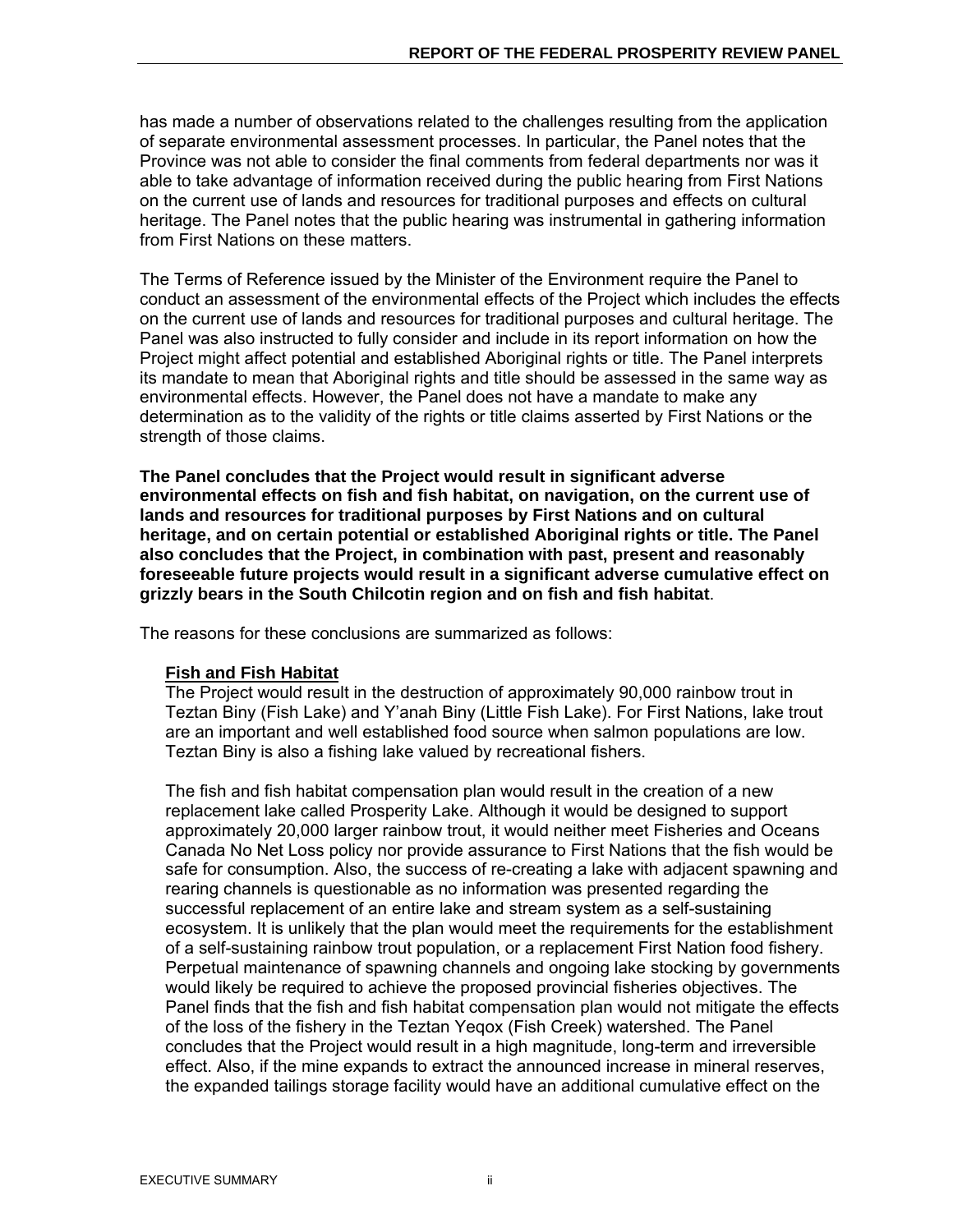fish habitat compensation plan for the present Project. This would place further stress on the likelihood of success of the compensation plan proposed for this Project.

## **Navigation**

Transport Canada expressed concerns about how the Project would interfere with navigation and the lack of suitable mitigation to compensate for these losses. The Panel notes Transport Canada's assertion that Prosperity Lake would not adequately mitigate the losses of the fishing and recreational experience at Teztan Biny (Fish Lake) or the use by First Nations. Transport Canada has linked these issues to navigation. The Panel notes that the Project's effects on navigation in the absence of effective mitigation measures would be high magnitude and irreversible. Therefore, the Panel agrees with Transport Canada's conclusion that the Project would have a significant adverse effect on navigation.

**Current use of lands and resources for traditional purposes and cultural heritage** 

The Tsilhqot'in and Secwepemc's current use of the mine site and the transmission line corridor for traditional purposes includes hunting, fishing, trapping, gathering of plants and berries for food and medicinal purposes, as well as ceremonial and spiritual activities.

First Nations people of all ages told the Panel that Teztan Biny (Fish Lake) was integral to the Tsilhqot'in culture. The Teztan Biny and Nabas areas were described as a place in their traditional territory where they go to exercise their established Aboriginal right to hunt and trap, their potential Aboriginal right to fish in Teztan Biny, to carry out activities for traditional purposes such as gathering plants for sustenance and medicinal purposes, and to ensure the continuation of intergenerational knowledge through cultural gatherings, ceremonies and the teaching of traditions to younger generations. The island in Teztan Biny (Fish Lake), which would be destroyed by the mine waste storage area, is a place of spiritual power and healing for the Tsilhqot'in. The archaeological finds in the area are important to the Tsilhqot'in as such finds are evidence of their ancestral heritage and an integral part of their cultural traditions. The area of the mine site was reported by the Tsilhqot'in to contain numerous heritage resources of importance including pit houses, cache pits, cremation sites, and graves, including at least 1 identified grave site and others that were reported but had not been located during the surveys. Sites that have not been identified would likely be uncovered or inadvertently destroyed during construction.

First Nations stated that the Nabas area, located immediately to the south of Teztan Biny (Fish Lake), had been occupied for generations. This area would be removed from future use as a result of the Project. The mine would reduce the area available for current use activities for traditional purposes. While there are other areas where some activities such as hunting, trapping and gathering of plants and berries could occur, the availability of such areas has been reduced due to logging, ranching and private land ownership in the area. In the Panel's view, the ability to practice these activities in one location, together with cultural and spiritual values and the archaeological importance of the Teztan Biny (Fish Lake) area, contributed to the special value of this area for the Tsilhqot'in. The Panel heard that the cultural importance and spiritual value of the Teztan Biny area could not be replaced or mitigated. Thus, the Panel's overall conclusion is that the Project would have a high magnitude, long term, irreversible effect on the Tsilhqot'in.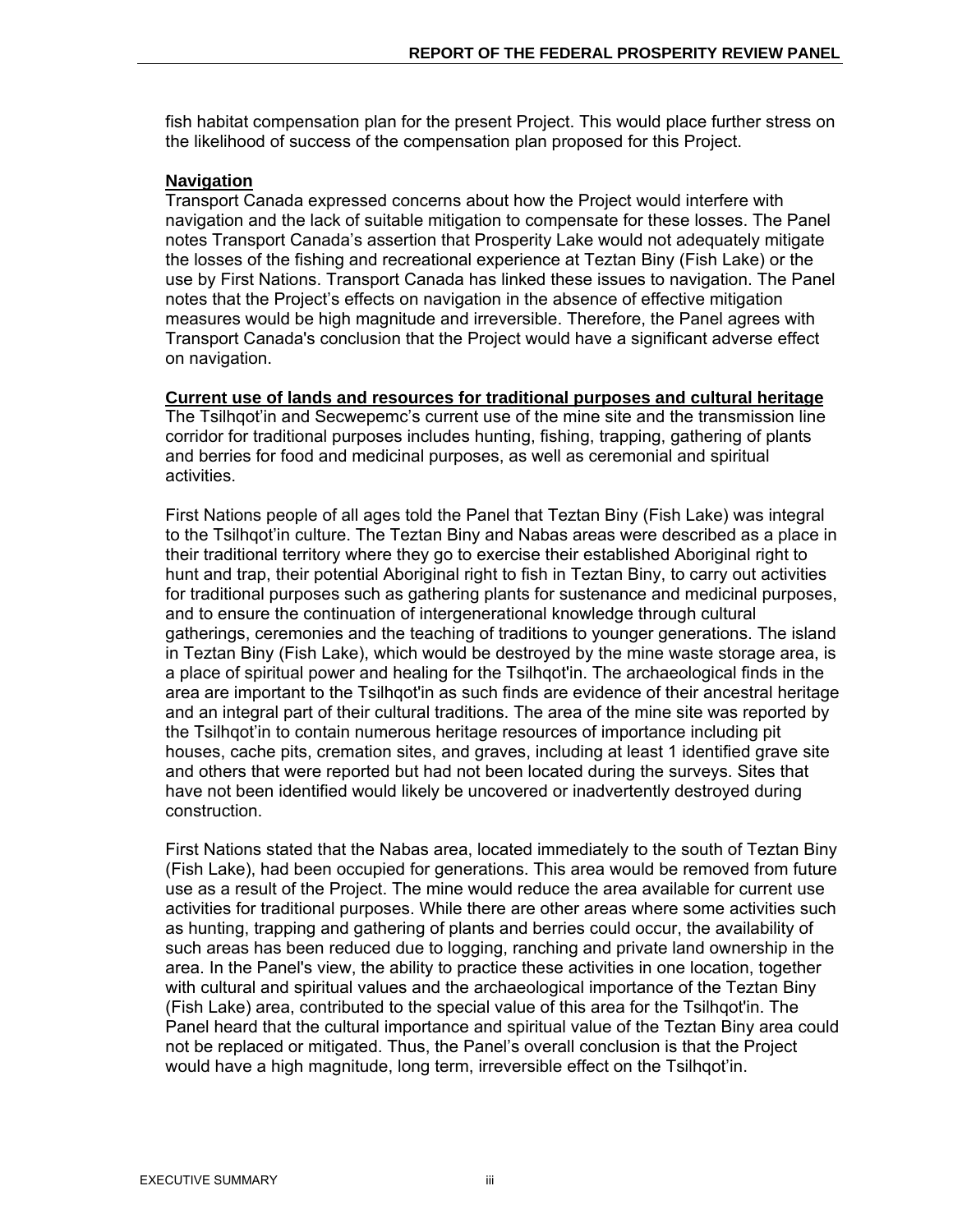The effects of the Project on the Secwepemc would result mainly from the proposed transmission line. The Panel notes that there would be some flexibility to adjust the location of the final centreline for the transmission line and the placement of poles to avoid most sensitive areas. Therefore, it is the Panel's conclusion that with mitigation, the effects of the Project on the Secwepemc's current use of lands and resources for traditional purposes and on cultural heritage would not be significant.

First Nations stated they were not opposed to mining in general, but rather to a development that would result in the destruction of Teztan Biny (Fish Lake). Taseko had not proposed any measures to offset losses other than to refer to British Columbia's recent policy on revenue sharing with affected First Nations. Many First Nation members indicated that no amount of monetary compensation could replace the loss of the Teztan Biny ecosystem.

### **Potential or established rights and title**

The mine site would be located in the area known as the Claim Area in *Tsilhqot'in Nation vs. British Columbia,* 2007 SCBC 1700 (the *William* case). In that case, the Supreme Court of British Columbia found that the Tsilhqot'in have a right to hunt and trap birds and animals throughout the Claim Area, to trade in skins and pelts, and capture and use horses for transportation and work. The Panel concludes that the Project would have a significant adverse effect on established Tsilhqot'in Aboriginal rights, recognized and affirmed in the *William* case, as the area of the proposed mine site would no longer be available for their use in exercising these rights throughout all phases of the Project. The Panel was not made aware of any offers of compensation to offset losses other than a reference made by Taseko to the recently announced British Columbia revenue sharing policy.

In addition, the Tsilhqot'in asserted an Aboriginal right to fish in Teztan Biny (Fish Lake) in a pending court action, *Baptiste et al. v. Taseko Mines Ltd*., HMTQ BC and AGC. The Panel concludes that the effects of the Project on this asserted Aboriginal right would be significant as the lake and its fishery would be destroyed and replaced with a waste rock storage area.

While the Court found that Aboriginal title could not be granted in the *William* case due to the way the case was argued, the Court indicated that had the case been pleaded differently, it probably would have found Aboriginal title for the Tsilhqot'in to almost half of the Claim Area. However, the land to which title would have been granted did not include the Project area. The decision is under appeal by all parties. However, the Tsilhqot'in have asserted title to the Project area. The Panel concludes that the effects of the Project on the potential Tsilhqot'in title would be significant as the value of the claim would be reduced substantially due to changes in the landscape and the loss of the area for current use for traditional purposes.

No treaties have been signed in the Project area with potentially affected First Nations. However, portions of the transmission line would be located in areas that were reported to be under negotiation through the British Columbia treaty process. Both the Esketemc (Alkali Lake Band) and the Stswecem'c/Xgat'tem (Canoe Creek Band), members of the Secwepemc Nation, stated they were in stage 4 of the 6-stage treaty process. The Secwepemc Nation stated it had a proven Aboriginal right to hunt in the region, as per the *Alphonse* case, and a proven right to fish. The Stswecem'c/Xgat'tem and Esketemc also asserted Aboriginal rights and title over portions of the area crossed by the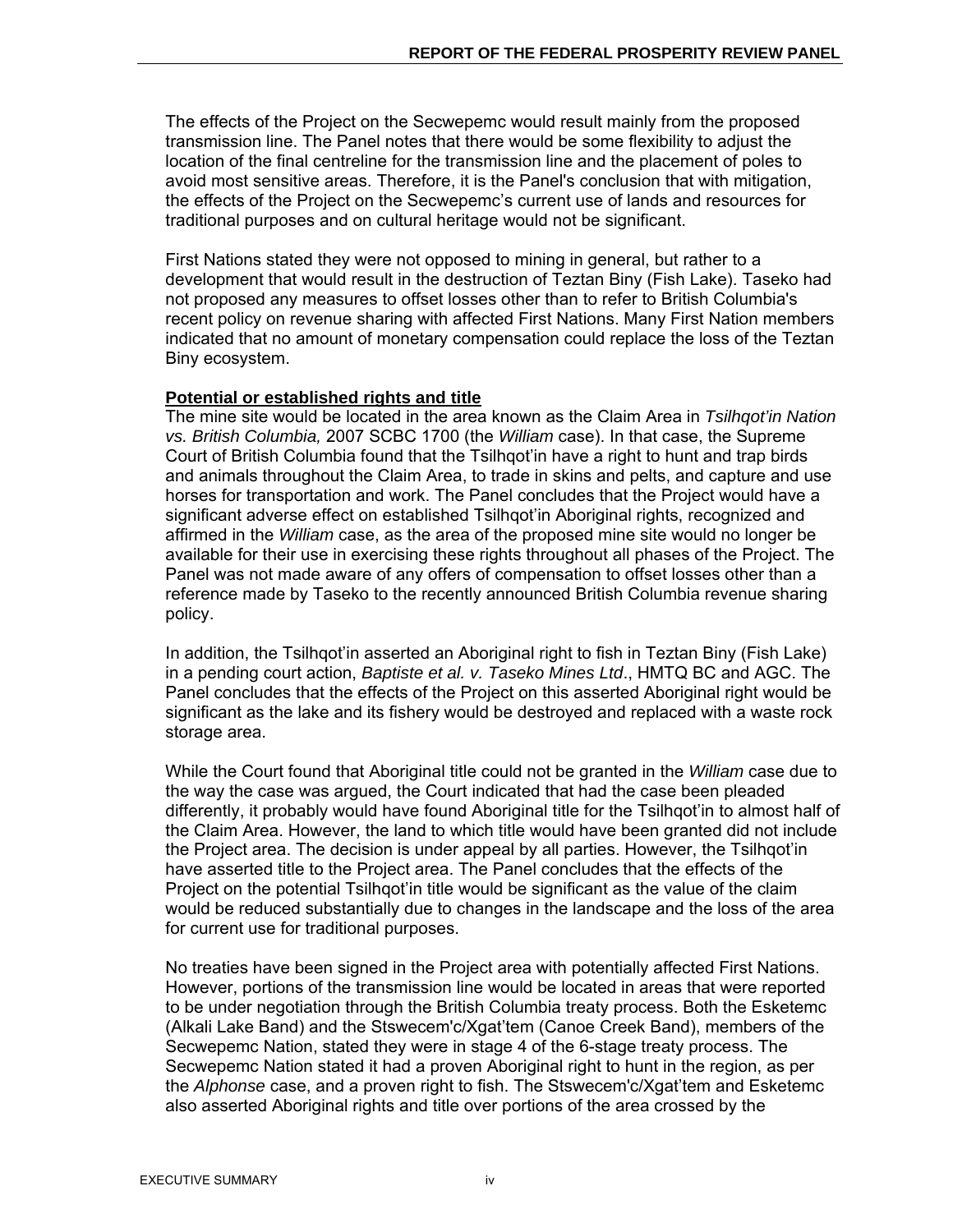transmission line. The Stswecem'c/Xgat'tem noted that they had uncontested rights to hunt and fish in the area of the transmission line.

With respect to the Esketemc (Alkali Lake Band) and the Stswecem'c/Xgat'tem (Canoe Creek Band), the Project would have a direct effect on their title claim as the transmission line would reduce the availability of land for selection during the treaty process. The Panel concludes that, depending on the size of the land settlement through the treaty process, the Project may result in a significant adverse effect on Aboriginal title that could be granted to them. The transmission line would also adversely affect the established right to hunt, but the Panel concludes that this would not be a significant effect. As with the Tsilhqot'in, no offer of compensation has been made to offset these losses.

### **Grizzly Bears**

The past effects of logging and other activities such as ranching have resulted in a significant adverse effect on the sustainability of the South Chilcotin grizzly bear as indicated by its classification by the Province as threatened in the region. While the Project would result in a relatively small loss in habitat, it would contribute to a further decline of the present situation. Logging is expected to continue to affect habitat in the area due to the increased harvesting in response to the mountain pine beetle infestation. This would place even greater pressure on the remaining bear habitat in the South Chilcotin region.

Taseko's mitigation measures included strict enforcement of speed limits to minimize bear-vehicle collisions and a policy of using a non-lethal approach in resolving any incident involving bears, should they arise. These mitigation measures would not replace lost habitat, nor would they reduce fragmentation of the landscape. Further, speed limits for vehicles may be difficult to enforce. Given the increased road traffic and further loss and fragmentation of habitat caused by the Project, in combination with reasonably foreseeable forestry activities, the Panel concludes that the Project would likely result in high magnitude, long-term effects on the South Chilcotin grizzly bear population.

In addition, at the local level, the Panel concludes that the Project would have significant adverse effects on the users of the meadows within the Teztan Yeqox (Fish Creek) watershed, on the Xeni Gwet'in (Nemiah Band)/Sonny Lulua trapline and on Taseko Lake Outfitters. The users of the meadows would be unable to graze their livestock in these meadows, the Xeni Gwet'in (Nemiah Band) would be unable to trap in the mine area and Taseko Lake Outfitters would likely not be able to continue its ecotourism business due to the proximity of the mine site.

While the Panel has also examined information on the employment and economic benefits associated with the Project, it has not reached a conclusion on this subject. The Panel's Terms of Reference limit it to addressing changes in socio-economic conditions caused by a change the Project may make in the environment. Economic issues (e.g. employment, income, government finances and economic and regional development), in the Panel's opinion, do not result from an environmental change caused by the Project.

However, information on employment and economic benefits is relevant to the issue of whether the significant adverse environmental effects of the Project are justifiable. While the Panel has no mandate to reach conclusions on justifiability, it is mandated to include such information in its report.